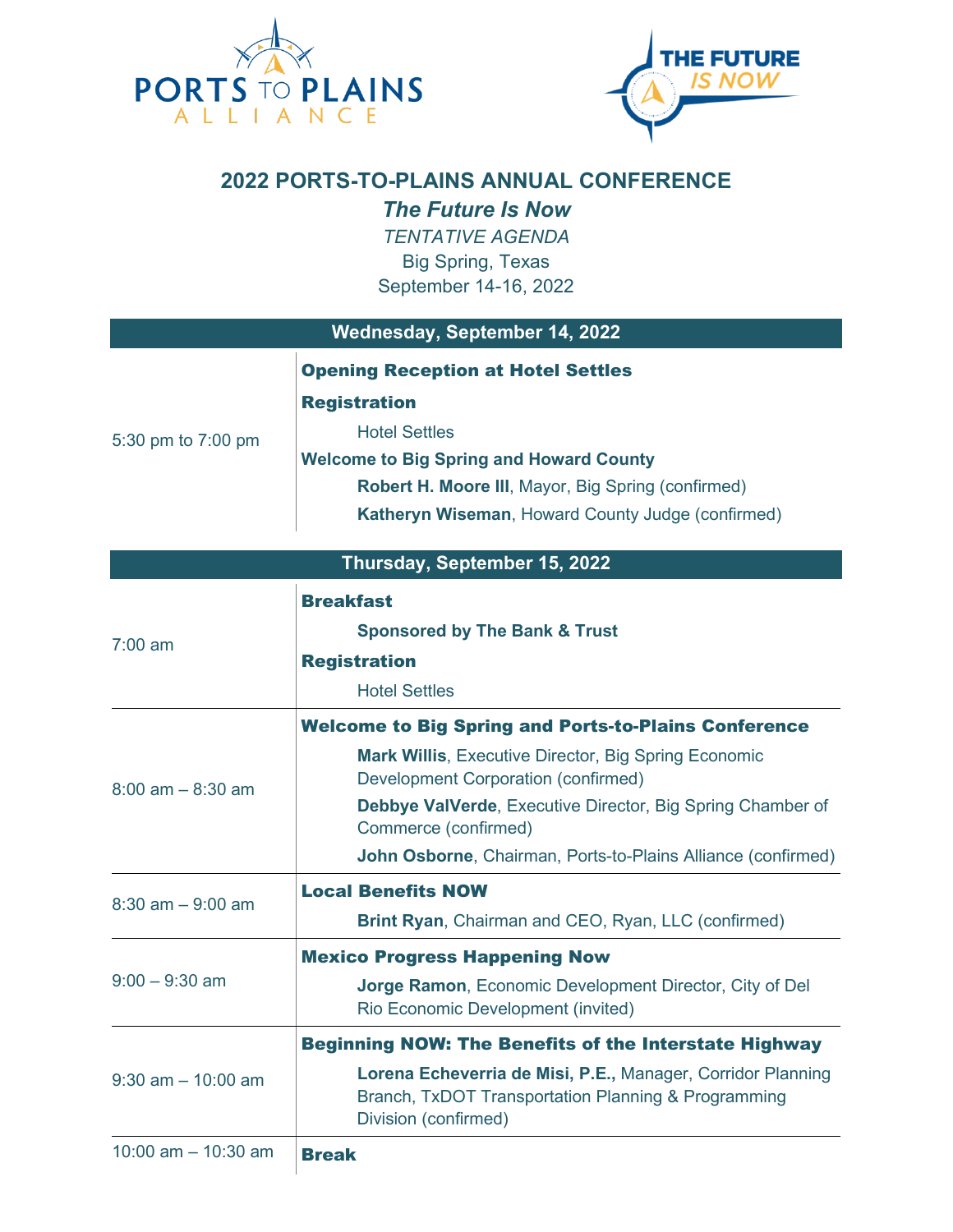| 10:30 am $-$ 11:15 am | <b>Texas Border Value is NOW</b><br><b>Caroline Mays, Director of Planning and Modal, Texas</b><br>Department of Transportation (invited)                                                                                                                       |
|-----------------------|-----------------------------------------------------------------------------------------------------------------------------------------------------------------------------------------------------------------------------------------------------------------|
| 11:15 am - Noon       | <b>New Mexico Opportunities NOW</b><br>Vincent Soule, Deputy Director, Eastern Plains Council of<br>Governments (confirmed)                                                                                                                                     |
| <b>Noon</b>           | <b>Lunch and Keynote Address</b><br><b>Sponsored by Big Spring Economic Development</b><br><b>Corporation</b><br><b>Kent Hance, Hance Scarborough (confirmed)</b>                                                                                               |
| 1:30 pm $- 2:15$ pm   | <b>Alliance Partnership Progress</b><br><b>Cal Klewin, Executive Director, Theodore Roosevelt</b><br>Expressway (confirmed)<br>Deb Cottier, Chair, Heartland Expressway Association<br>(confirmed)<br>John Osborne, Chair, Ports-to-Plains Alliance (confirmed) |
| $2:15$ pm $- 2:45$ pm | <b>Federal Lobbying to Create NOW</b><br>David Pore, Partner, Hance Scarborough (confirmed)                                                                                                                                                                     |
| $2:45$ pm $-3:15$ pm  | <b>BREAK</b>                                                                                                                                                                                                                                                    |
| 3:15 pm $-$ 4:00 pm   | <b>Looking North NOW</b><br><b>Chelsie Herian, Executive Director, Box Butte Development</b><br>(confirmed)                                                                                                                                                     |
| 6:00 pm $-9:00$ pm    | <b>Social and Dinner</b>                                                                                                                                                                                                                                        |
|                       | Friday, September 16, 2022                                                                                                                                                                                                                                      |
| $7:30$ am             | <b>Breakfast</b><br><b>Sponsored by Kimley-Horn</b><br><b>Registration</b><br><b>Hotel Settles</b>                                                                                                                                                              |
| $8:30$ am $-9:15$ am  | <b>Let's Make This Happen NOW</b><br>Jodey Arrington, U.S. Representative, 19th Congressional<br>District (to be invited)<br><b>Charles Perry, Texas State Senator, District 28 (to be invited)</b><br><b>TBD</b><br><b>TBD</b>                                 |
| $9:15$ am $-10:00$ am | <b>Energy Now</b><br><b>Tracee Bentley, President and CEO, Permian Strategic</b><br>Partnership (confirmed)<br><b>Brad Bekkadahl, North Dakota State Senator, Williston City</b><br>Commissioner and Ports-to-Plains Board Member (tentative)                   |